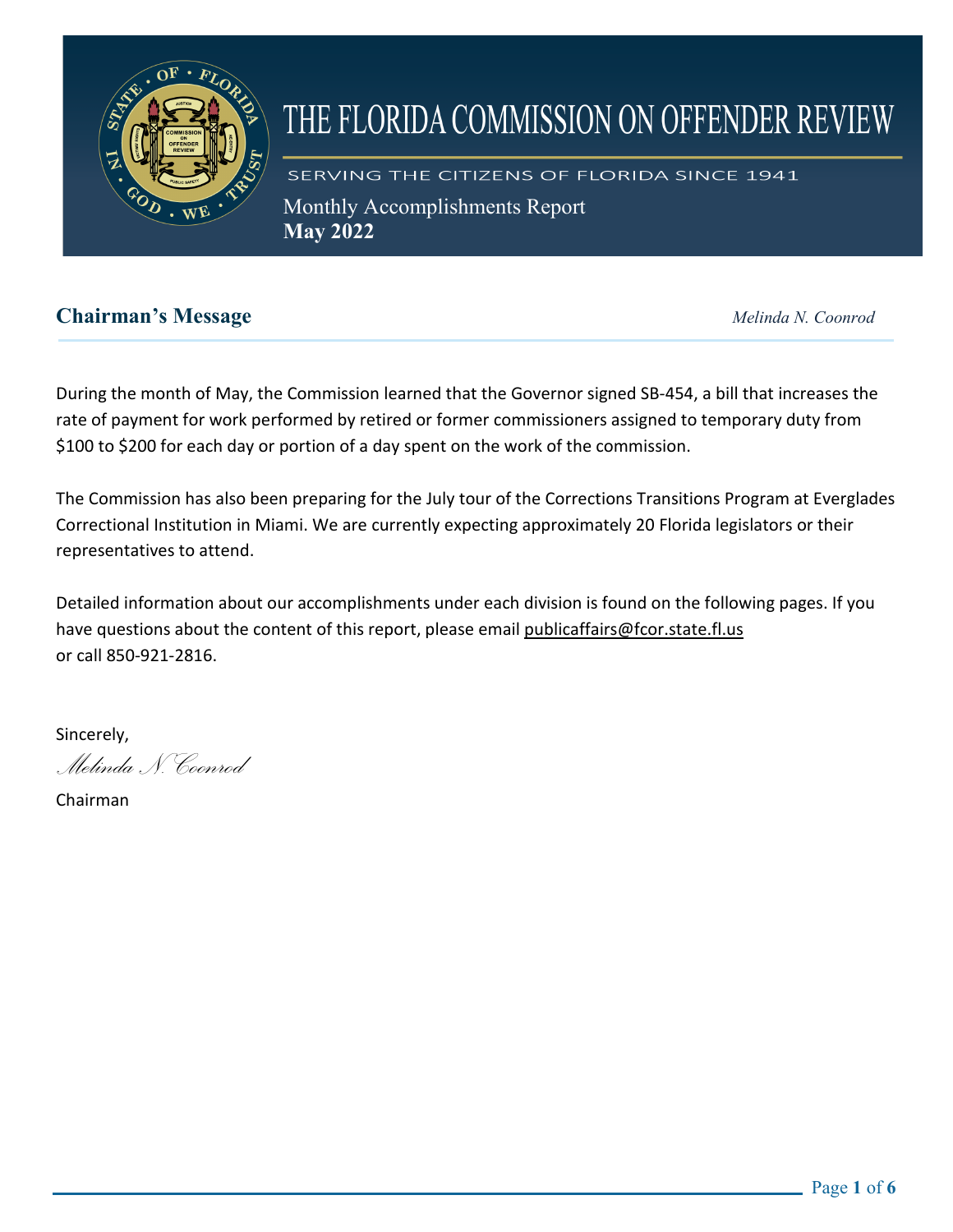## Division of Operations

*The Division of Operations is the largest unit of the Commission and is comprised of four sections: The Revocations Unit, Victims' Services, Office of the Commission Clerk, and Field Services. Twelve field offices are divided among five regional areas across the state with each region staffed by an administrator who directs the day-to-day activities of the professionals and support staff assigned to offices located within the region.*

*Operations is responsible for multiple functions in the administration of post-prison supervisory release programs. These supervised release programs include parole, conditional medical release, control release, conditional release, and addiction recovery release supervision. Through its Field Services staff, Operations conducts parole interviews, administrative hearings for alleged violations of supervision, as well as clemency investigations for the Board of Executive Clemency.*

## **Accomplishments: May 2022**

#### **Office of the Commission Clerk**

#### Cases Docketed: 516

- Parole Interviews, Reviews (46), Granted (3), Terminated (1), Released to Guidelines (0), Declined to authorize (0), Rescinded/Reparoled (0)
- Conditional Medical Release Granted (3), Denied (4)
- Conditional Release cases scheduled for Docket (401)
- Addiction Recovery cases scheduled for Docket (51)

#### **Revocations**

Revocations: 458

- Warrants Issued (148)
- Revocations Scheduled for Docket (107)
- Final Hearing Results Received, ROR granted, denied (97)
- Revoked or Reinstated, including ROR, NTA (106)

*\*Includes parole, conditional release, addiction recovery release, and conditional medical release and control release cases.*

#### **Victims' Services**

Victims' Services: 1,279

- Victims' requests for information on parole, conditional release, and conditional medical cases (248)
- Victims Located (44)
- Status updates to victims on parole, conditional medical, and clemency cases (956)
- Assisted victims who attended parole or clemency hearings (31)

#### **Field Services**

Field Services: 236

- Parole Interviews (38)
- Revocation Interviews (170)
- Revocation Hearings (28)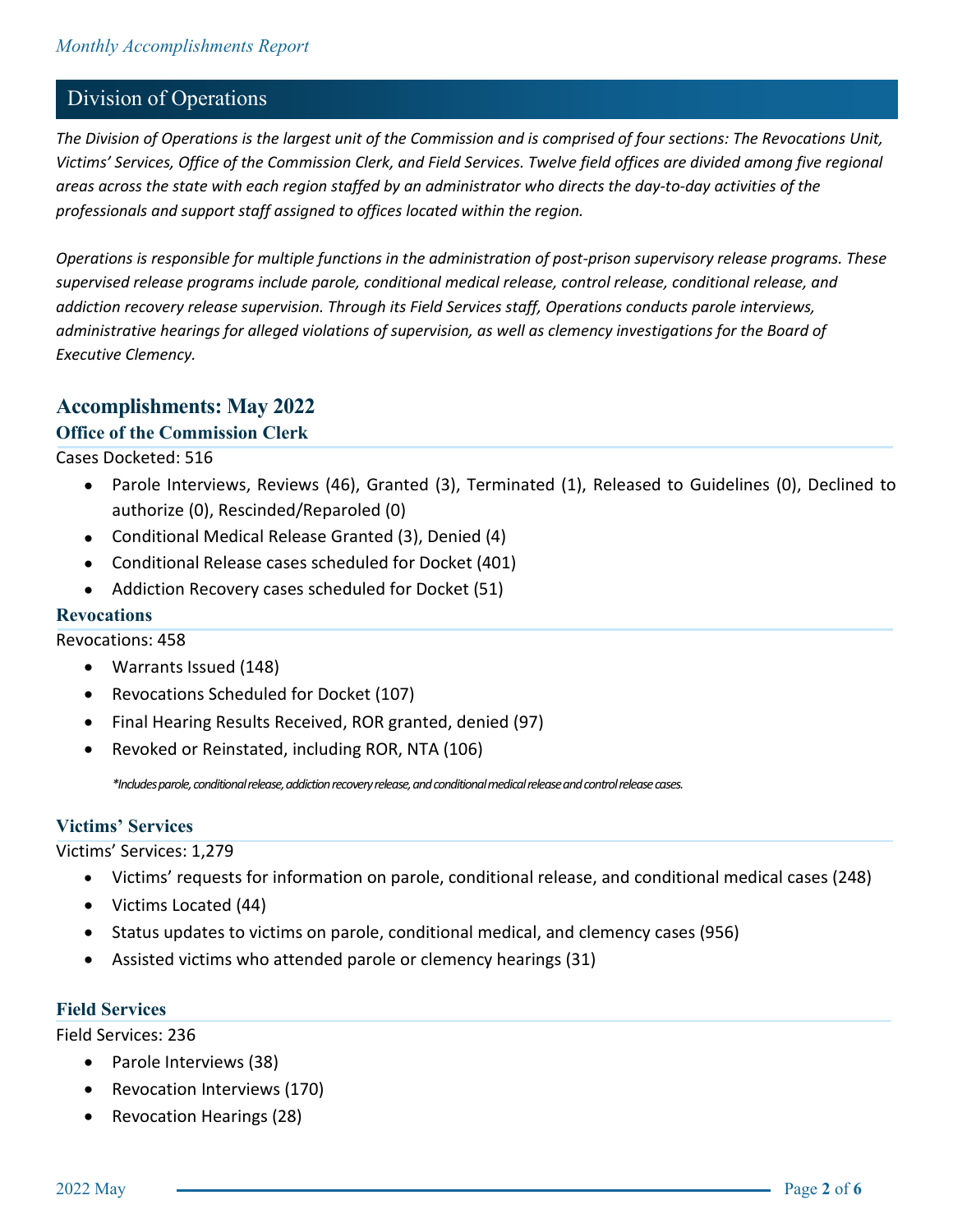## Division of Administration

*The Division of Administration provides administrative support to the Commission's Central Office and 12 field offices. Administration includes Human Resources, Finance and Accounting, Purchasing, Safety, Grants, Contracts, Inventory, Emergency Management, and General Services.* 

## **Accomplishments: May 2022**

- Submitted 70 requisitions, 27 security requests, 54 purchase requests, and 7 work orders. Completed 12 deliveries, 64 accounting vouchers, 17 HR actions, 82 invoices, and 9 travel requests.
- Achieved 96.7% prompt payment compliance.
- Submitted the budget amendment.
- Reviewed the CMS user manual.
- Prepared and presented the monthly budget analysis.
- Submitted Facilities for Emergency Shelter plan.
- Provided agency staff with safety/wellness information.
- Attended FL Palm meetings, Administration team meetings, FL Palm and OIT meeting, CMS database meetings, In-person CMS meeting, budget meetings, leadership meetings, HR meetings, VOCA meetings, MFMP 2.0 conversion meeting, Boot Camp for HR officers, FASAASD meeting, IAC Quarterly Meeting, and IT Server meeting.
- Submitted agency lease inventory overview spreadsheet.
- Attended PQC meeting and took notes and collected applications.
- Revised the safety PowerPoint.
- Completed the 2022 Wireless audit.
- Completed the Floor Wardens and Evacuation Captains' responsibilities and evacuation plan.
- Completed the Central Office fire drill.
- Updated safety training plan.
- Submitted Executive Order 20-44.
- Revised capital case contracts.
- Sent information to staff regarding FCOR apparel.
- Updated the employee dress code.
- Disposed of surplus furniture.
- Sent out Verizon cell phone invoices for certification.
- Submitted UEID to FloridaPA.
- Provided form FM 4106 Signature Authority to DMS.
- Completed Capitol Police Bomb Threat Training.

## Office of General Counsel

*The Office of the General Counsel is charged with successfully prevailing on litigation filed against the Commission, providing quality legal advice and representation in a prompt manner, and engaging in proactive legal counseling to prevent unnecessary litigation in the future.*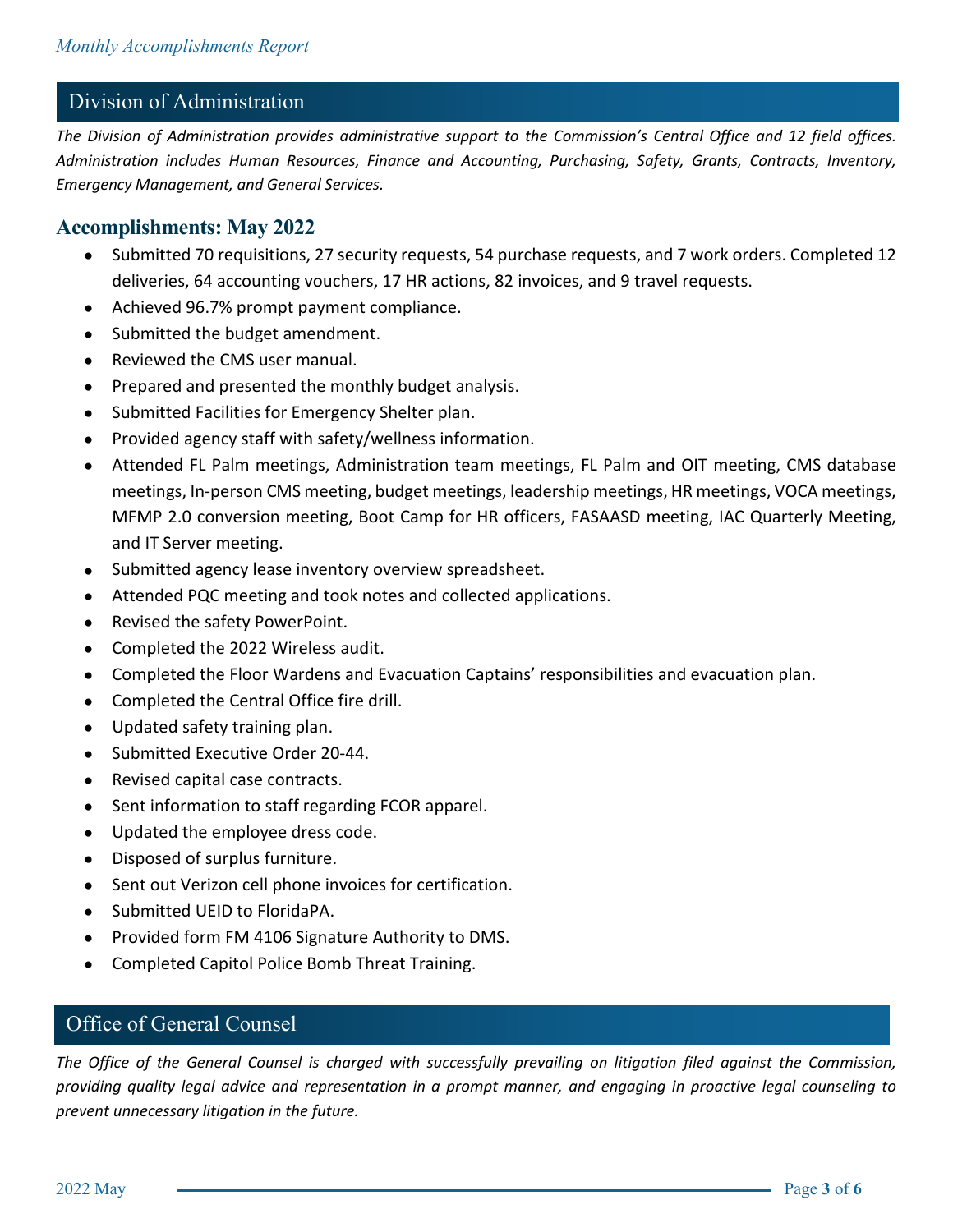#### *Monthly Accomplishments Report*

## **Accomplishments: May 2022**

During the month of May, the Office of the General Counsel generated twenty-two (22) court filings, including briefs, responses, motions, orders, and notices.

During the month of May, the Office of the General Counsel responded, through completion, to forty-seven (47) public records requests.

During the month of May, the Commission received fourteen (14) positive orders, from state circuit courts, district courts of appeal, the Florida Supreme Court, and federal courts. These orders are in the nature of reaffirming long-held and long-standing precedent governing some of the more common challenges presented against the Commission, including the denial of a grant of credit for time out on supervision after a supervision revocation, the recommendation for particular programming, the placement of an offender on conditional release, the Commission's discretionary authority to impose special conditions in a conditional release order, the Commission's denial of a grant for a special interview, the sufficiency of the evidence presented at revocation hearings, and the Commission's decision to aggravate for unsatisfactory institutional conduct and its decision not to mitigate based on particular information set forth by an inmate.

## Office of Legislative Affairs

*The Office of Legislative Affairs is charged with overseeing the Commission's legislative program as the agency's chief legislative advocate.* 

## **Accomplishments: May 2022**

- Provided FCOR staff with a legislative update on the signing of the state budget.
- Attended parole hearing with District Court of Appeals, First District Marshall Kevin Taylor on May 18, 2022.
- Coordinated the Corrections Transitions Program tour at Everglades Correctional Institution in Miami.
- Directed legislative constituent relations regarding functions of the Commission and the Office of Executive Clemency.

## **The Office of Communications is charged with overseeing the agency's communications and public informations and public informations and public informations and public informations and public information program.**

*The Office of Communications is charged with overseeing the agency's communications and public information program, with the director acting as the agency's chief spokesperson.*

## **Accomplishments: May 2022**

- Provided ongoing media relations.
- Composed internal messages to staff.
- Composed correspondence on behalf of the agency to external audiences.
- Attended management meetings.
- Completed ongoing updates to the Commission website.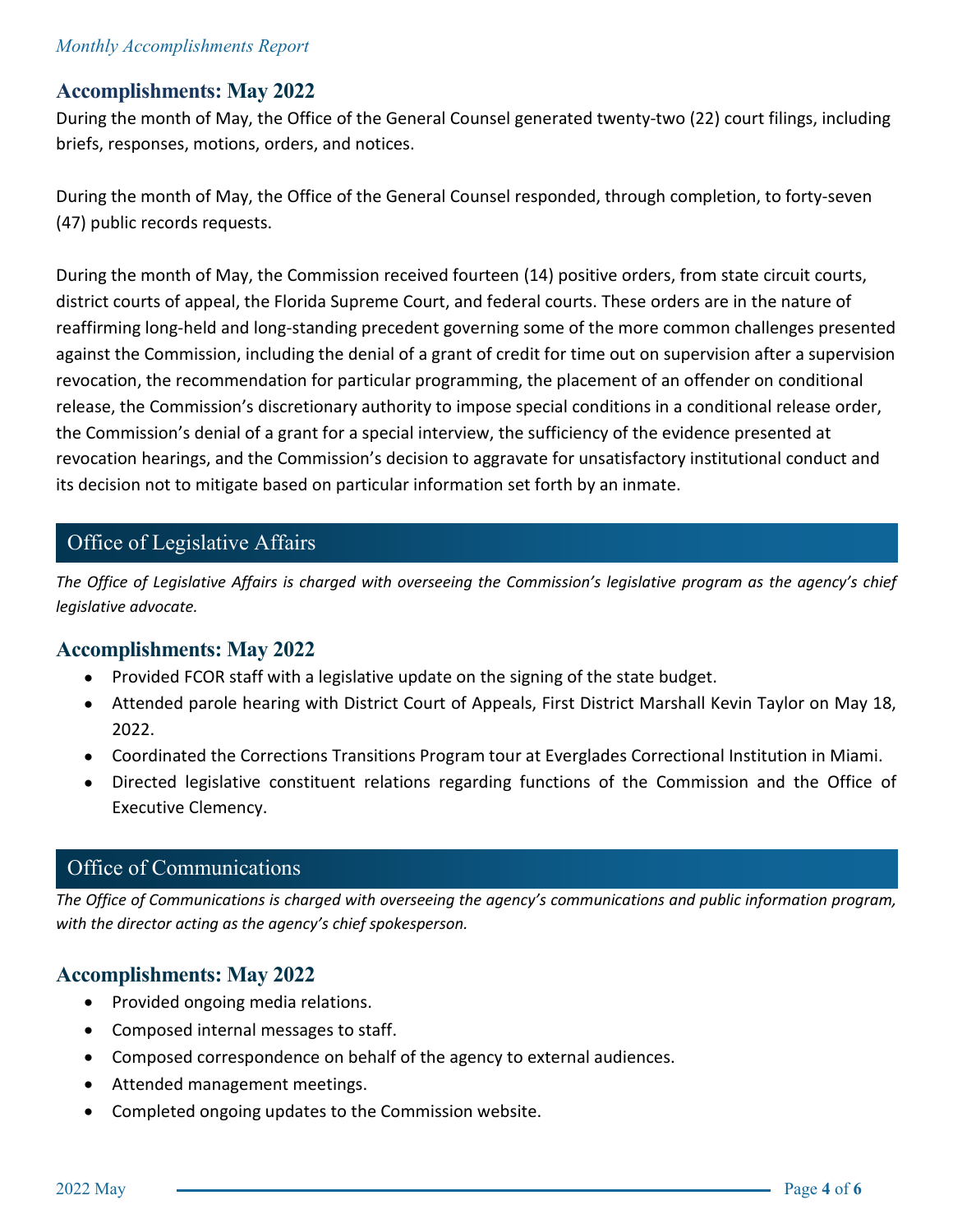- Provided proofreading and editing for agency policy documents and other Commission communications and reports.
- Monitored the media for content related to Commission business.
- Prepared materials for the Corrections Transitions Program tour.

## Office of Executive Clemency

*The Office of Executive Clemency (OEC) reports directly to the Governor and Cabinet who sit as the Clemency Board in the performance of their duties and responsibilities. This office serves as the official custodian of all clemency records and is responsible for coordinating all clemency meetings, accepting clemency applications, and referring applications for investigation.* 

#### **Accomplishments: May 2022**

- The main goal of the Office of Executive Clemency (OEC) is to support the Executive Clemency Board (Board). OEC staff also provides assistance to the public regarding the clemency process, applications, and historical records.
- OEC maintains multiple phone lines and a web email account that are staffed daily to answer inquiries. This office continues to receive an influx of inquiries relating to voting issues.
- OEC receives and processes clemency applications and notifies the applicants of their eligibility for the different forms of clemency. Correspondence is provided to the applicants explaining the next steps in the process and advising of any additional information that is needed to move their application forward. OEC informs applicants of the final Board action along with summary denials and grants.
- OEC is the custodian of all clemency records and processed over 400 requests received from criminal justice agencies regarding clemency action on individuals being investigated and/or prosecuted. OEC further assisted in responding to clemency records requests, legal inquiries, and legislative inquiries.
- OEC worked closely with the Board in the circulation of a preliminary review list for RCR Without a Hearing, RFR/Commutation of Sentence and Unfavorable Commission Recommendations for With a Hearing cases. This office prepares Executive Orders for signature and RCR Certificates for those granted without a hearing.
- Revisions were made to the Clemency application and FCOR's clemency web page providing more details regarding Amendment 4/felon voting rights. OEC is preparing for the upcoming Board meeting scheduled for June 28, 2022, at the Capitol.

## **Webpage Statistics**

- https://FCOR.state.fl.us has received 90,563,795 inquiries with 6,279,946 searches for Restoration of Civil Rights (RCR) grants.
- 1,231,889 names were located, and 122,946 certificates have been printed.
- Currently, 378,715 RCR certificates are available for printing and can be searched on our website: www.fcor.state.fl.us under the clemency tab or [www.FLrestoremyrights.com.](http://www.flrestoremyrights.com/)